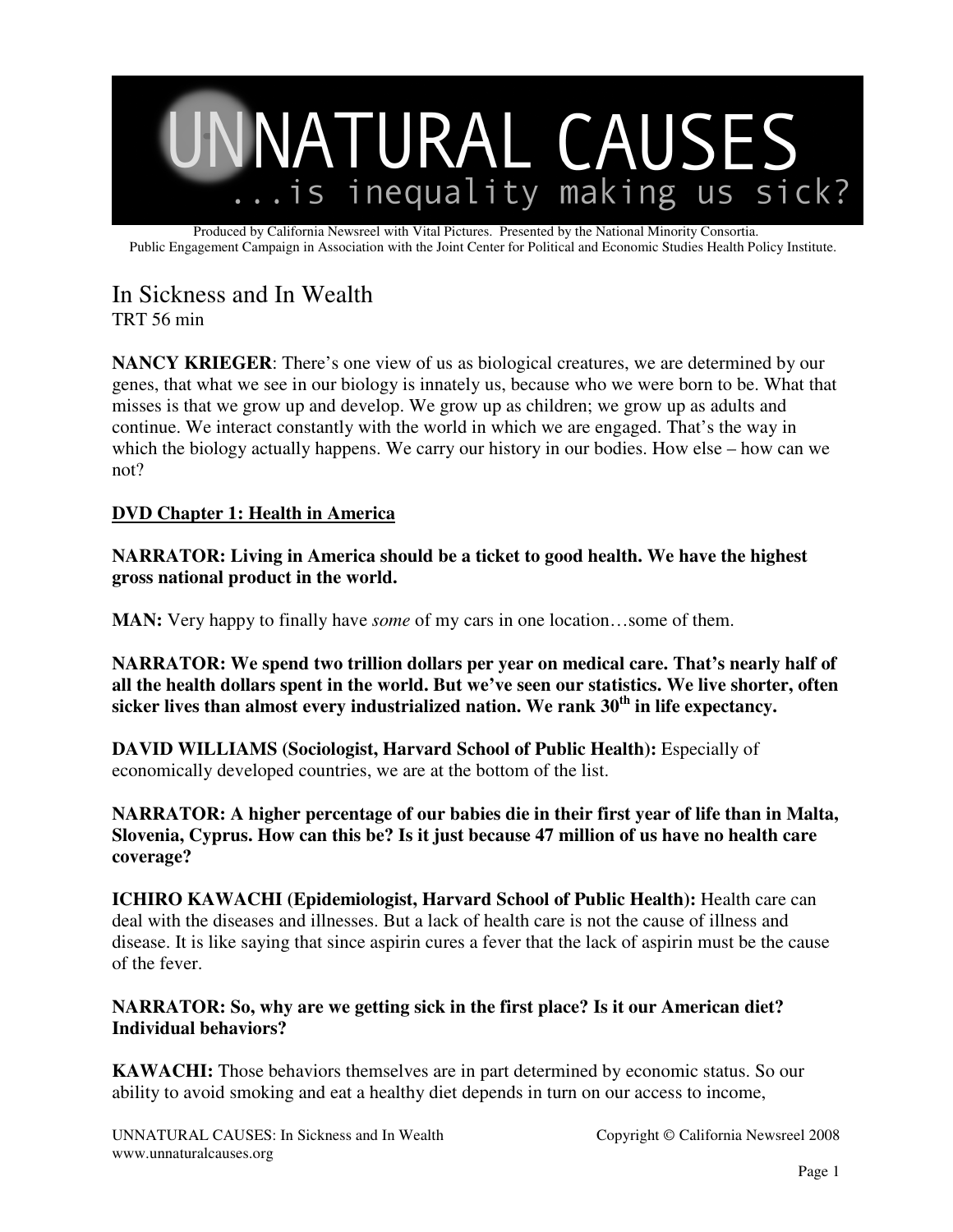education, and what we call the social determinants of health.

#### **NARRATOR: Written into our bodies is a lifetime of experience – shaped by social conditions often even more powerful than our genes.**

**NANCY KRIEGER (Social Epidemiologist, Harvard School of Public Health):** Among twins who lived together until age 18, who basically grew up in the same households, so had at least a relatively similar exposure, if they diverged later in life, if one became professional and the other was working-class, they ended up with different health status as adults. This is among identical twins.

**NICHOLAS CHRISTAKIS (Medical Sociologist, Harvard University):** There are ways in which our society is organized that are bad for our health. And there's no doubt that we could reconfigure ourselves in ways that would benefit our health.

**KID:** You're a doctor now?

**ADEWALE TROUTMAN:** Yes, I'm a doctor now.

**NARRATOR: Dr. Adewale Troutman knows this is true in Louisville, Kentucky.**

**TROUTMAN (to kid):** I'm the director of health for Louisville. I'm a physician.

**TROUTMAN (Director, Louisville Metro, Public Health & Wellness):** I have the primary responsibility of overseeing the public health of over 700,000 people in this community.

**TROUTMAN (to kid):** …think about a back up, just in case you don't make the NBA?

**TROUTMAN:** I do push personal responsibility. I do push self-determination in health. But it has to be seen in the context of the broader issues of social determinants, which are the major forces that shape the health outcomes of people and communities.

**TROUTMAN (to kid):** … you did a fantastic job here.

# **NARRATOR: The details are in the data.**

#### **DVD Chapter 2: Louisville**

**SHEILA ANDERSON:** This map shows infant mortality rates, in the east very low infant mortality rates…

**TROUTMAN:** For Louisville, we've generated data maps to get a clearer picture of what conditions correlate to illness and death across our city.

**ANDERSON:** Death rates from lung cancer, little bit better outcome in the east...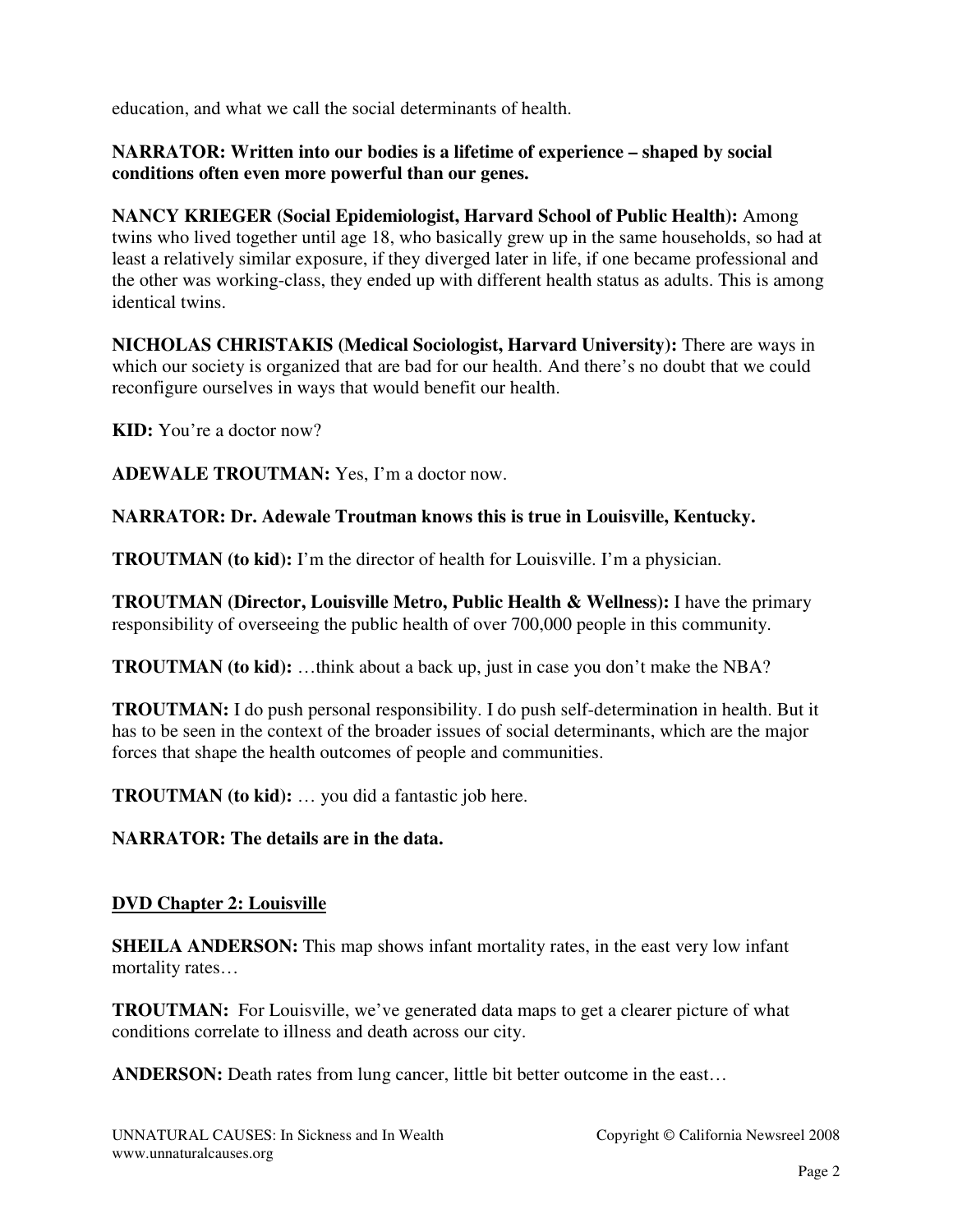**TROUTMAN:** So the lighter shades mean lower rates of death and illness, and the darker shades mean higher rates.

**ANDERSON:** The highest rates of death from diseases of the heart are in the West End. And that even does extend…

#### **NARRATOR: Embedded in the data is a somewhat morbid by revealing indicator of population health: "Excess Death."**

**TROUTMAN:** The notion of excess death says that you should be able to predict in any one time frame how many people in a population will die. And if the number that actually die is higher than that, that differential is "excess death," premature death, death that should not have happened.

**KRIEGER**: It's not as if we won't die. We all will die. But the question is: At what age? With what degree of suffering? With what degree of preventable illness?

**ANDERSON:** And then these are death rates from all types of cancer. And you see the same pattern.

**NARRATOR: In some areas, people die three, five, even ten years sooner than in others. Cancer and heart disease are almost twice the rate in some areas as in others. But Louisville has many faces. Its population is spread over 26 neighborhoods, or council districts, each with its own social and economic environment and each with a distinct health profile.**

**TROUTMAN:** … and the further east you get the more affluent the communities become.

# **NARRATOR: Furthest east and north is Council District 16, home to Jim Taylor. Taylor is a father, grandfather, and a CEO.**

**TAYLOR FAMILY MEMBER:** So is this going to be like when your Board chairman came and the grill didn't work?

**JIM TAYLOR:** I like to think of myself as a pretty healthy person. I'm only 12 months away from the  $60<sup>th</sup>$  year of my existence and I feel pretty healthy. I can't do the things I did when I was 20 now that I'm almost 60, but I can do most of them in a little moderation (laughs).

**JIM TAYLOR (to grandson):** Is James gonna be here too? I like James...

**NARRATOR: Like many residents here, Taylor earns well into the six figures. His income places him in the top 1% of Americans. The wealth of that 1% is greater than that of the bottom 90% combined.** 

**JIM TAYLOR:** We're fortunate that the choices we have may be greater than people who have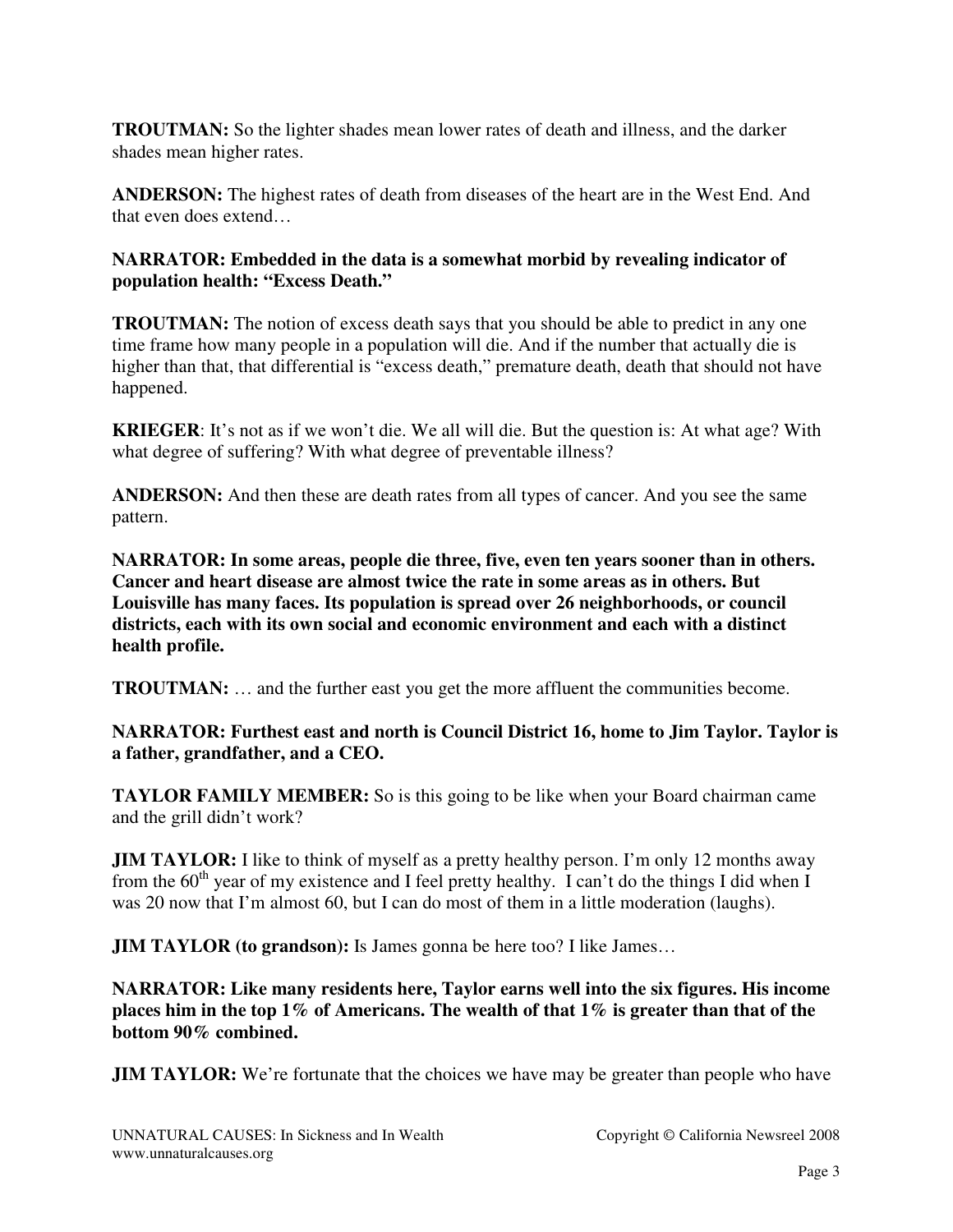less means than we do. I have a neighborhood where I can be outside and know that I'm safe and that I can exercise and walk. And I know that not every neighborhood in this country or in this city, that's true.

# **DVD Chapter 3: Jim Taylor / Whitehall**

# **NARRATOR: Excess death doesn't seem to be a health issue in council district 16. Here life expectancy is nearly 80 years – two years longer than the national average.**

**NICHOLAS CHRISTAKIS:** Most people can quite readily appreciate the fact that if you have more money you're going to be healthier. But it also turns out that that observation holds not just at the extremes. So, for example, let's say that there's a ladder. It's not just that the rich differ in some way from the poor in some kind of black-white or yes-no or zero-one kind of way. There's a fine gradation all the way along this ladder, both in wealth and in health.

# **NARRATOR: Researchers had wondered about this for decades. But in the 1970s, the pioneering Whitehall Studies offered hard data. Sir Michael Marmot has been lead researcher.**

**SIR MICHAEL MARMOT (Epidemiologist, University College London):** I was interested in how social influences affect disease. And so we looked at people's grade in the hierarchy, their employment grade.

# **NARRATOR: Over more than thirty years, Marmot and his team charted the health of 29,000 British civil servants.**

**MARMOT:** When we did this in the 1970s, the conventional wisdom was that it was the business executive who had a high rate of heart attacks. And what we found in Whitehall was the lower the grade of employment, the higher the risk of heart disease. But not just heart disease – every major cause of death. So if you were second from the top, you had worse health than if you were at the top; if you were third from the top, you had worse health than if you were second from the top ---- all the way from top to bottom.

#### **NARRATOR: In Britain everyone has guaranteed health care. Still, Marmot found that death rates and illness correlated to status, even after he controlled for unhealthy behaviors.**

**MARMOT:** A combination of smoking, blood pressure, cholesterol, overweight, sedentary life style explained no more than about a quarter of the social gradient in mortality. So heart disease among smokers, if a poor person's smoking, he or she has a higher rate of disease than if a wealthy person is smoking.

Then a "classless" country like the United States said we wouldn't find that here, because we don't have social classes like they do in Britain. And of course once people started to look at the United States, they found social gradients in disease of the same order as those we found in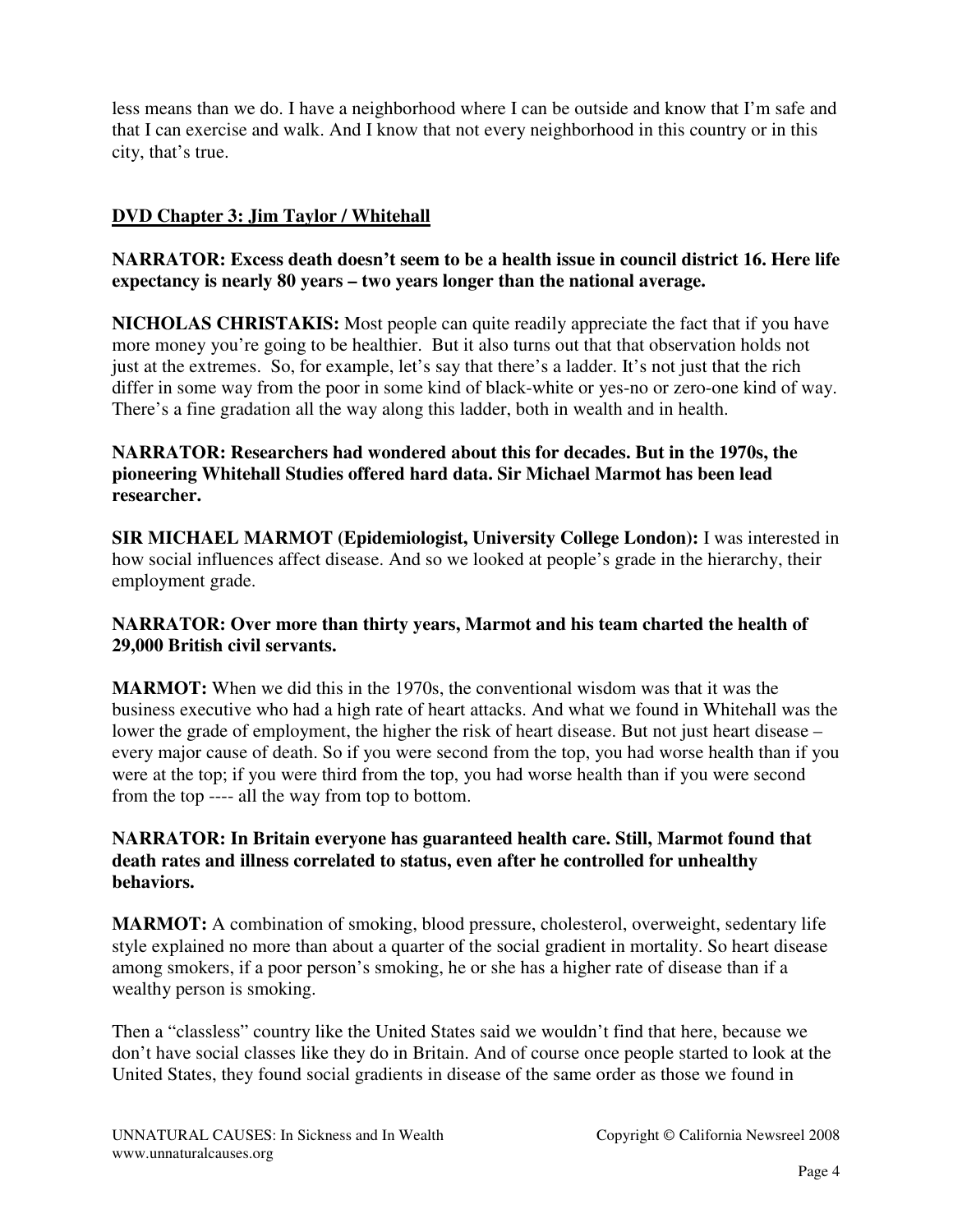Britain.

**NARRATOR: In America, the wealth health gradient looks like this: Over 70% of affluent American report very good to excellent health – almost twice as many as poor Americans. No surprise. But in the middle levels, good health decreases significantly. This translates into a reverse slope for chronic disease. Diabetes: Low-income Americans have twice the rate of disease as the affluent. And for those in the middle, it's** *still* **almost twice the rate. A similar pattern holds for stroke, heart disease, eventually contributing to excess death, especially for middle and low income Americans.**

**MARMOT:** The conditions that show up in stark form in the poor health of the poor are showing up in somewhat less stark form in people who we don't think of as poor. The large mass in the middle of society are also being affected. We find these social gradients in health everywhere.

**TROUTMAN:** When I first came to Louisville I was struck by how different the various communities look. And I began to wonder and then understand that there's a direct connection between the health of the population in Louisville and the social conditions that can be seen as you go from one council district to another.

# **DVD Chapter 4: Gradient / Tondra Young**

# **NARRATOR: South of Jim Taylor's home is Council District 24. Tondra Young lives here. Young is 37, a lab supervisor – and she's just gotten engaged.**

**TONDRA YOUNG:** Financially, I'm comfortable. I'd like to be rich someday, but right now I'm fine. I'm doing a whole lot better than my mom was. Just bought a new home. And I would describe my family as a middle class family now, yeah, I would.

# **NARRATOR: To get ahead, Tondra went back to college while working full time.**

**TONDRA YOUNG:** I am going to graduate in the spring; I'm very excited about that. I've traveled a long ways to even get to that point.

# **NARRATOR: Research shows that college graduates live on average two and a half years longer than high school graduates.**

**TROUTMAN:** Education offers a way to move up the wealth gradient, it connects to the type of job; it connects to optimism about the future. But getting it depends on whether you can afford it.

**NARRATOR: Tondra's degree has left her \$20,000 in debt, on top of her mortgage. In the last five years, the cost of college has increased 35%. Only 15% of adults in Tondra's council district have a college education, compared with over 63% in Jim Taylor's district. Life expectancy here is 75 years, four years less than in Jim Taylor's.**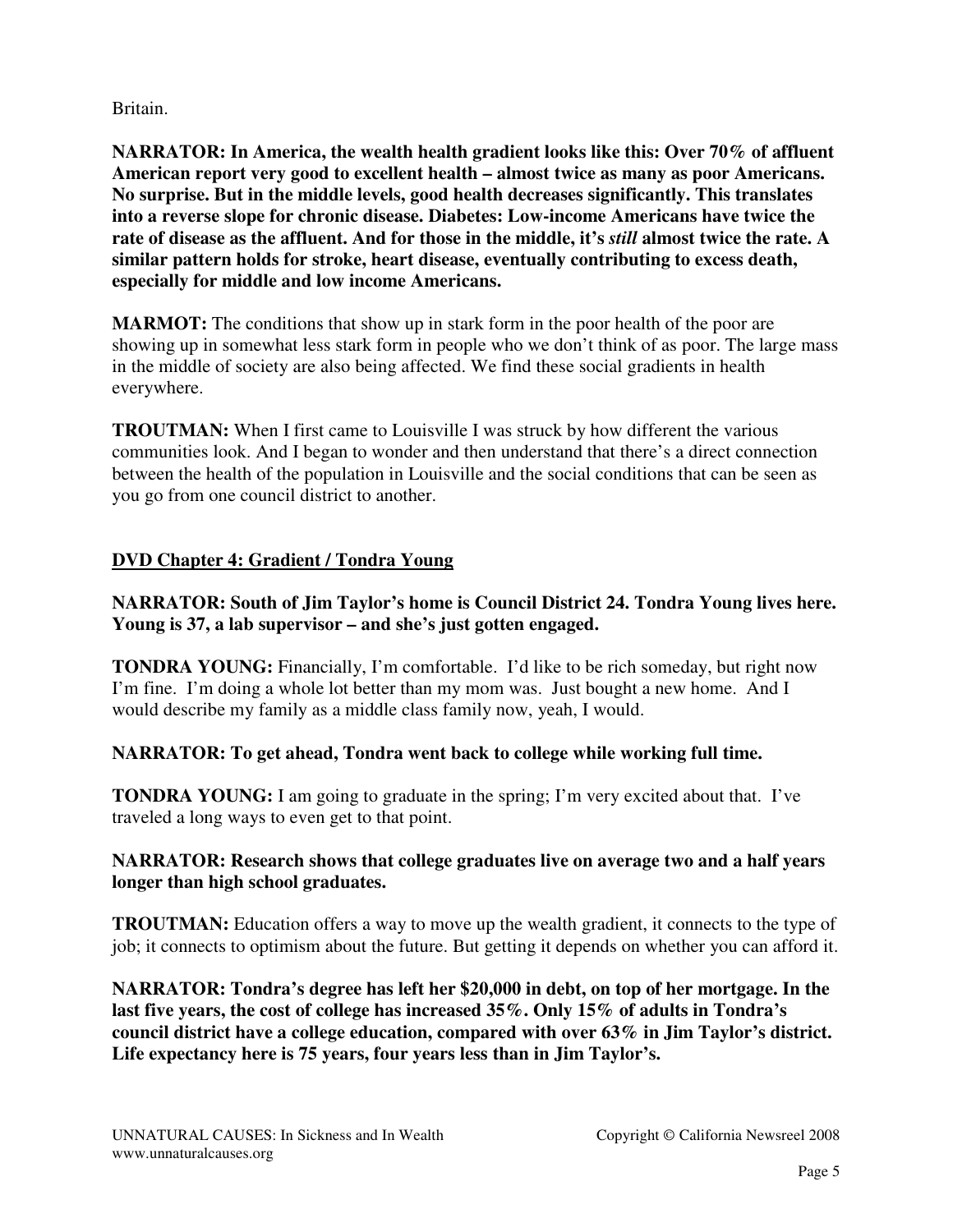#### **DVD Chapter 5: Corey Anderson**

## **NARRATOR: Northwest from Tondra Young's district is Council District 21. This is where Corey Anderson lives with his wife Angelique and their two teenagers. Corey's lived in this part of town all his life.**

**COREY ANDERSON:** This is my mother. This is the woman who taught me how to iron my clothes – put my creases in, get the wrinkles out. I give her all her due praise and the glory for teaching me how to keep myself nice and neat.

#### **NARRATOR: When Corey was young, his mom worked full time. And her job was more than just a paycheck.**

**COREY ANDERSON:** She had just purchased the house, everything was great for me  $-I'm$ doing good, you know, I'm being blessed. Then all of a sudden the company moved. It took a major toll on her when she lost her job. She got ill, her blood pressure went up, y'know, and had to go to the doctor more often. It was just something that really took a toll on her, y'know, mentally and physically. As well as me and my brother.

#### **NARRATOR: Eventually Corey's mom did find work, but she had to leave her home. For most Americans, home ownership is a way to build financial security.**

**ANGELIQUE ANDERSON:** I always wanted to have a house with a big back yard, with a fence, and my kids could run around, have their own room. A basement.

**COREY ANDERSON:** A basement, with a pool table… I want to own a house. I want to own a house so that if anything happened to me, she wouldn't be put out on the street.

#### **NARRATOR: Corey and Angelique both work full time. Their combined salaries place them right at the national median income: about \$48,000. Half of all American households live at this income level or below.**

**COREY ANDERSON:** As far as, like, saving, we don't earn enough to say we're going to put away \$250 and don't touch it …

**ANGELIQUE ANDERSON:** It's going to have to take to work two jobs to really make it.

**COREY ANDERSON:** You ain't working two jobs.

**ANGELIQUE ANDERSON:** I didn't say me!

**NARRATOR: At 37, Corey has already been diagnosed with hypertension, joining one third of the resident in Council District 21. Average life expectancy here is two years shorter than in Tondra's council district – six years less than in Jim Taylor's. Troutman sees social conditions change even more markedly as he drives through Louisville city**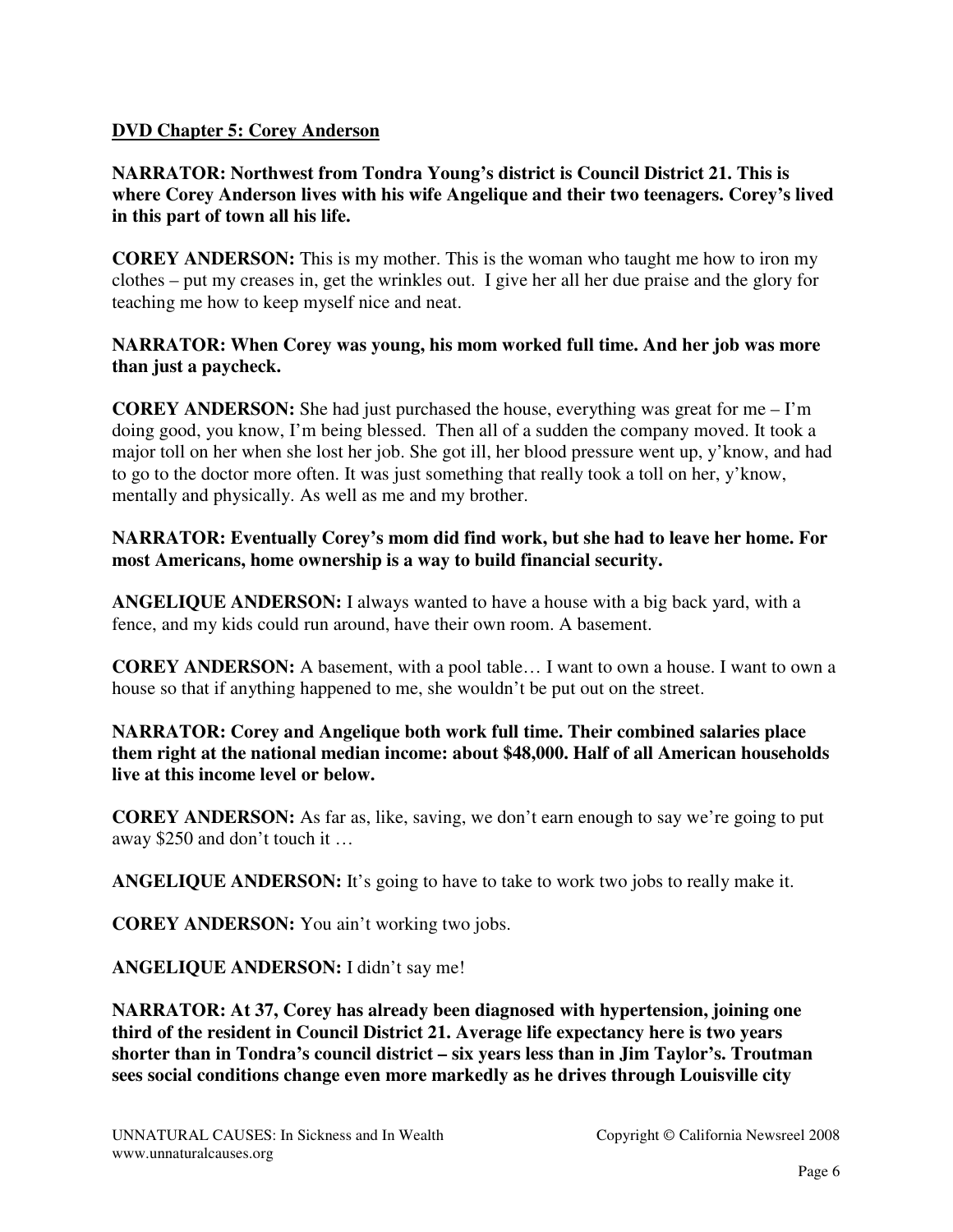#### **center, across Ninth Street.**

**TROUTMAN:** There's almost a cultural demarcation in the city where on one side of this particular street, Ninth Street, there's a tremendous amount of new development going on, condos rising up. The downtown business environment is very much alive. And right across the street on Ninth Street, is where the beginnings of the first set of projects are, public housing projects.

Very little business in this area, primarily fast foods, small business, barbershops, beauty salons, pawn brokers, nail parlors, check cashing, liquor stores. 'Payday Cash, Cash when it counts.' And it seems like every city has a Ninth Street. Whether it's 110<sup>th</sup> Street in Harlem or South Side of Chicago. Or sections of Watts…

**ANA DIEZ ROUX (Epidemiologist, University of Michigan):** Of course these differences are not a natural thing. It's not the design of nature that these environments are going to be different. They arise as a result of policies or the absence of policies that create these enormous inequalities and resources.

**TROUTMAN:** Is there adequate access to chain supermarkets in this area? The answer is no. As a matter of fact, why aren't there zoning laws to regulate fast food outlets here? Enterprise zones to build businesses? Better transportation? Why isn't there more mixed income housing? You know, all these things and others are health policy.

# **DVD Chapter 6: Mary Turner**

# **NARRATOR: How social policies can drive health becomes even more apparent in Council District 5, the home of Mary Turner.**

**MARY TURNER:** This is where we usually come down for shoes, school shoes and school clothes… Up here is Save-A-Lot…

**NARRATOR: A third of the residents here have never received a high school diploma. Almost 30% live at or below the poverty line, like Mary. Life expectancy in Mary's council district is more than three years less than in Corey's district, nine years less than in Jim Taylor's.** 

**MARY TURNER:** Of course we're dying young, versus 80 in the eastern section of the county. Y'know, because those people are more affluent, and they have things open to them.

# **NARRATOR: Mary is 49, with three children at home. Her husband is disabled.**

**MARY TURNER:** You have to eat what fits your budget. So when you get these, a family size, and they're a dollar 99, and you can feed four people with it, y'know, versus maybe four with four dollars, I mean, what's your choice going to be? Especially on a \$200 a month budget for food. Food that we buy would last about 2 weeks. We spend cash for part of the month, when we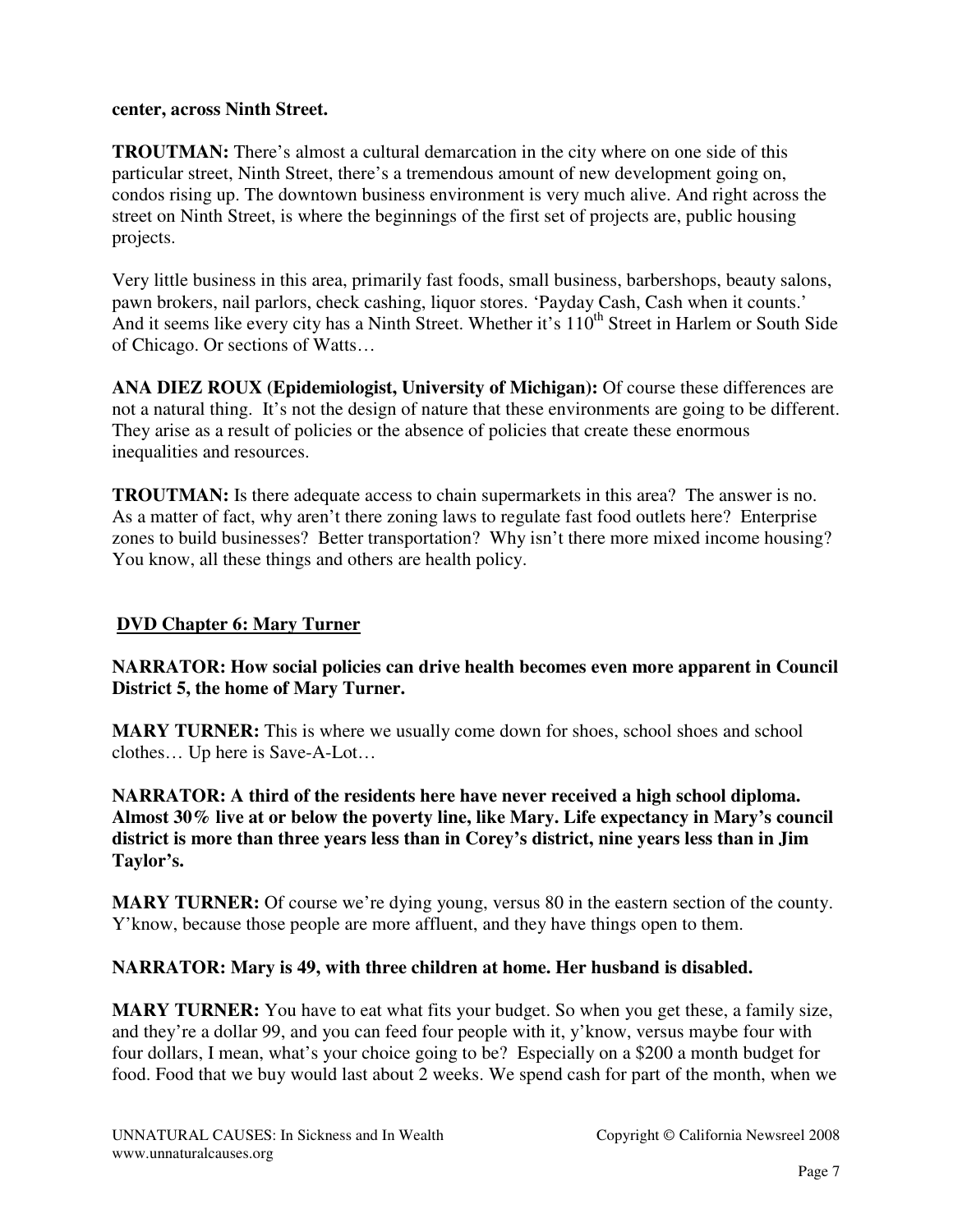get SS and SSR. We spend about \$125-175 a month for groceries if not more. About the end of the month, things get real spare. Y'know, I got 3 teenagers, so about the end of the month I'm reducing to one meal a day, so I make sure the kids got everything they need.

# **NARRATOR: 12% of the residents here are unemployed – more than double the national average. As is Mary for now, so she volunteers at the neighborhood museum she loves.**

**MARY TURNER:** I do feel things are out of control sometimes. Because as soon as you try to better yourself… If I even get a job, you know, then I might lose my medical coverage, and my medical coverage is necessary. You know, because I have to have my medications in order to work. I had a heart attack several years ago. It was mild, but it was still a heart attack. Thyroid problems, you know. And arthritis, you know, a little bit of everything.

**TONY ITON (Director, Alameda County, CA Public Health Dept.):** We can predict on aggregate, based on where somebody lives, high school graduation rates, and their income, how long they will live and when they will die. Now, obviously there'll be exceptions to that, but for the most part we'll be right. And we should not be able to do that. Your life expectancy, how long you will live, should not be dependent on, essentially, the resources you have accessible to you.

# **DVD Chapter 7: Biology of Stress**

**S. LEONARD SYME (Epidemiologist, UC Berkeley):** We know that social class is the most important determinant of health above any other risk factor. But what does social class mean? Is it housing, or medical care? Education?

# **NARRATOR: Or is it power? Confidence? A sense of security?**

**SYME:** Which one of those is most important? Hopeless, they're all inextricably intertwined, can't take them apart. So it's really a challenge.

# **NARRATOR: But how do we carry social class in our bodies? How does it get under our skin?**

**SYME:** As you go through the alternative explanations, the one that seemed most impressive to me was this idea of control of destiny. I don't like that word. What I mean by it is the ability to influence the events that impinge on your life, even if it means not doing anything, but one way or the other, managing those pressures.

**MICHAEL MARMOT:** There're all sorts of ways we've devised for depriving people of a sense of control over their lives. Living in a community where it's not safe to go out.

**ITON:** Middle class families having to work two jobs. Middle class families not being able to spend time with their kids.

**MARMOT:** Being relatively poor, having job insecurity. All of those things will decrease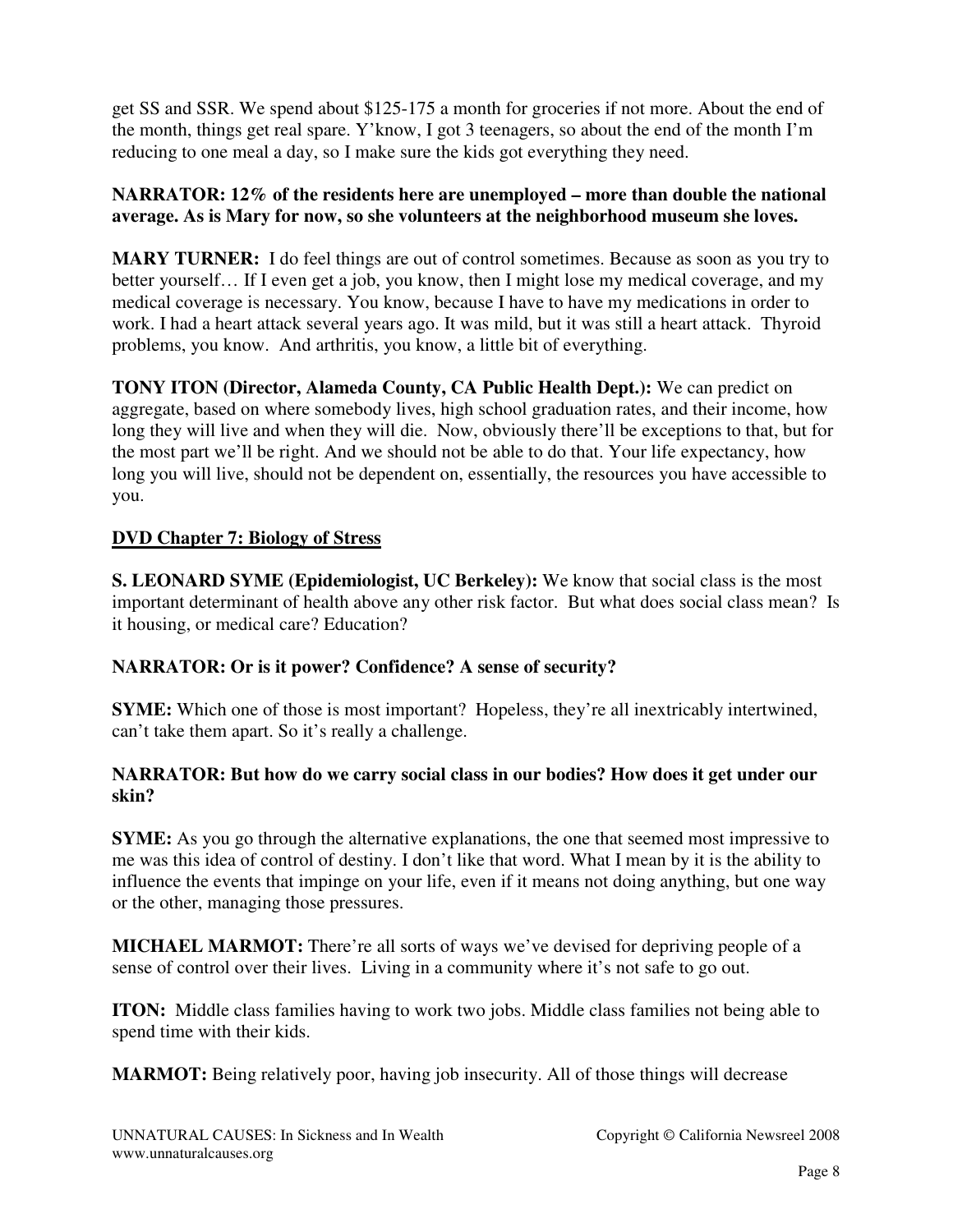control over people's lives, and all of those things are likely to increase risk of illness. And there are good biological reasons why that might be the case.

**NARRATOR: When we feel threatened or don't have control in our lives, one critical biological reaction kicks in: the stress response. When the brain perceives and threat, it signals the adrenal glands to release potent stress hormones. Among them, cortisol. They flood your bloodstream with glucose, increase your heart rate, raise blood pressure… They put your body on alert.**

**BRUCE McEWEN (Neuroscientist, Rockefeller University):** Cortisol improves memory, enhances immune function. It helps you re-establish energy supplies. Mother Nature put all of this stuff in there to help us survive.

**DAVID WILLIAMS:** Stress helps to motivate us. In our society today everybody experiences stress. The person who has no stress is a person who is dead.

**NARRATOR: A normal stress response spikes up with needed, then turns off. But what happens when pressures are relentless, and you lack the power and resources to control them? When the stress response stays turned on for months? Or years?** 

**McEWEN:** These systems begin to work overtime. We produce too much cortisol. Chronically, cortisol can impair immune function. It can actually inhibit memory and can even cause areas of the brain to shrink.

**MARMOT:** When you get prolonged activation of these stress pathways, they in turn affect heart rate variability, the ability to handle insulin and glucose, and those in turn, we think, increase risk of diabetes and heart disease.

**ICHIRO KAWACHI:** Because of the stresses, the wear and tear in the body's systems is reflected ultimately in higher rates of disease and accelerated aging.

**NARRATOR: University Hospital, Louisville's major teaching hospital. You'd expect to see the wear and tear of stress in the bodies of the patients. But as a large hierarchical workplace, much like any other, University Hospital reveals more. Stress is everywhere.**

**KRISTI JACKSON (Administrative Supervisor, University of Louisville Hospital):** There are days where the pager that I carry goes off non-stop. And it gives me a horrible headache. And I just think that the next time I hear a page or a beep, I'm going to throw it against the wall.

**NARRATOR: Corey Anderson, Floor Technician, is stressed. So is Tondra Young, supervisor of a clinical lab. And Jim Taylor, CEO of the hospital, is stressed. But neither chronic stress nor its health effects are equally distributed on a hierarchy.** 

# **DVD Chapter 8: Monkeys and Cold Virus**

**CAROL SHIVELY:** Alright, that's a chase and a flee. That one is dominant over the one that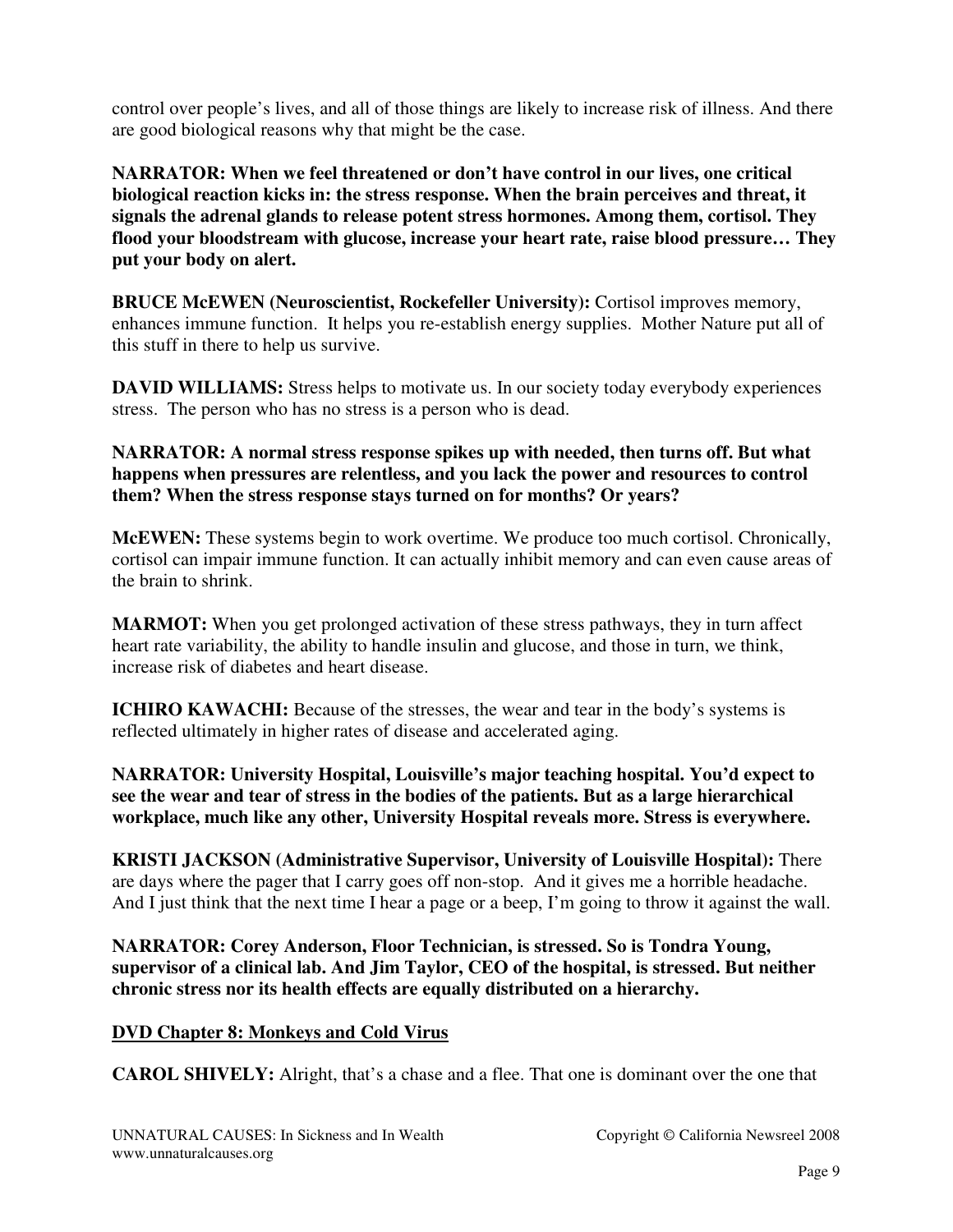ran away.

# **NARRATOR: Consider** *this* **hierarchy… of macaque monkeys. Primatologist Carol Shively has been studying macaques for almost 30 years.**

**CAROL SHIVELY (Comparative Psychologist, Wake Forest University):** Same thing happened. He can play that game all day long with her, cause he's dominant. It's a very mild sort of harassment. A dominant animal has complete control over his life. He can go wherever he wants in the pen to do whatever he wants. That animal has all the control that it needs to create an optimal environment for himself. In contrast, subordinate animals have almost no control over what happens to them. They have to be watching all the time. With that high-level vigilance comes increases in heart rate.

# **NARRATOR: Macaques with less power and control are in a state of chronic stress. The evidence is in their stress hormone levels.**

**SHIVELY:** They have higher levels of cortisol circulating in their blood. It's the same chemical that is released in human beings in response to stress. And when it is sustained at high levels it starts having negative effects on cellular function and tissues.

# **NARRATOR: Shively can actually look into the hearts of macaques to see the damage from chronic stress.**

**SHIVELY:** This is a cross-section of the artery of a dominant monkey. The hole in the center is large and that means that there's lots of room for blood to flow through. This is the artery of a subordinate animal. So what's happened here is that a subordinate monkey has developed a much larger atherosclerotic plaque than a dominant animal, who lived for the same amount of time, ate the same amount of diet and so on and so forth. And that is simply due to the stress of social subordination. Now, if this monkey keeps developing atherosclerosis at this increased rate relative to this monkey, this one is going to end up with an artery that is completely compromised and have a myocardial infarction.

# **NARRATOR: In other words, a heart attack. Monkey are one thing, humans another. Do we see a similar pattern? That's what psychologist Sheldon Cohen wanted to know. He used the same stress measure Shively used, levels of cortisol.**

# **RESEARCHER:** Who's next?

**SHELDON COHEN (Psychologist, Carnegie Mellon University):** We have people chew on little cotton swabs till they get wet. And take it and analyze it for cortisol.

# **NARRATOR: He compared their levels with their socio-economic status.**

**COHEN:** And to tell you the truth, I'm always somewhat surprised when I see these data. It turns out the more education you have, the less cortisol you release during the day. The more income you have, the less cortisol you release during the day.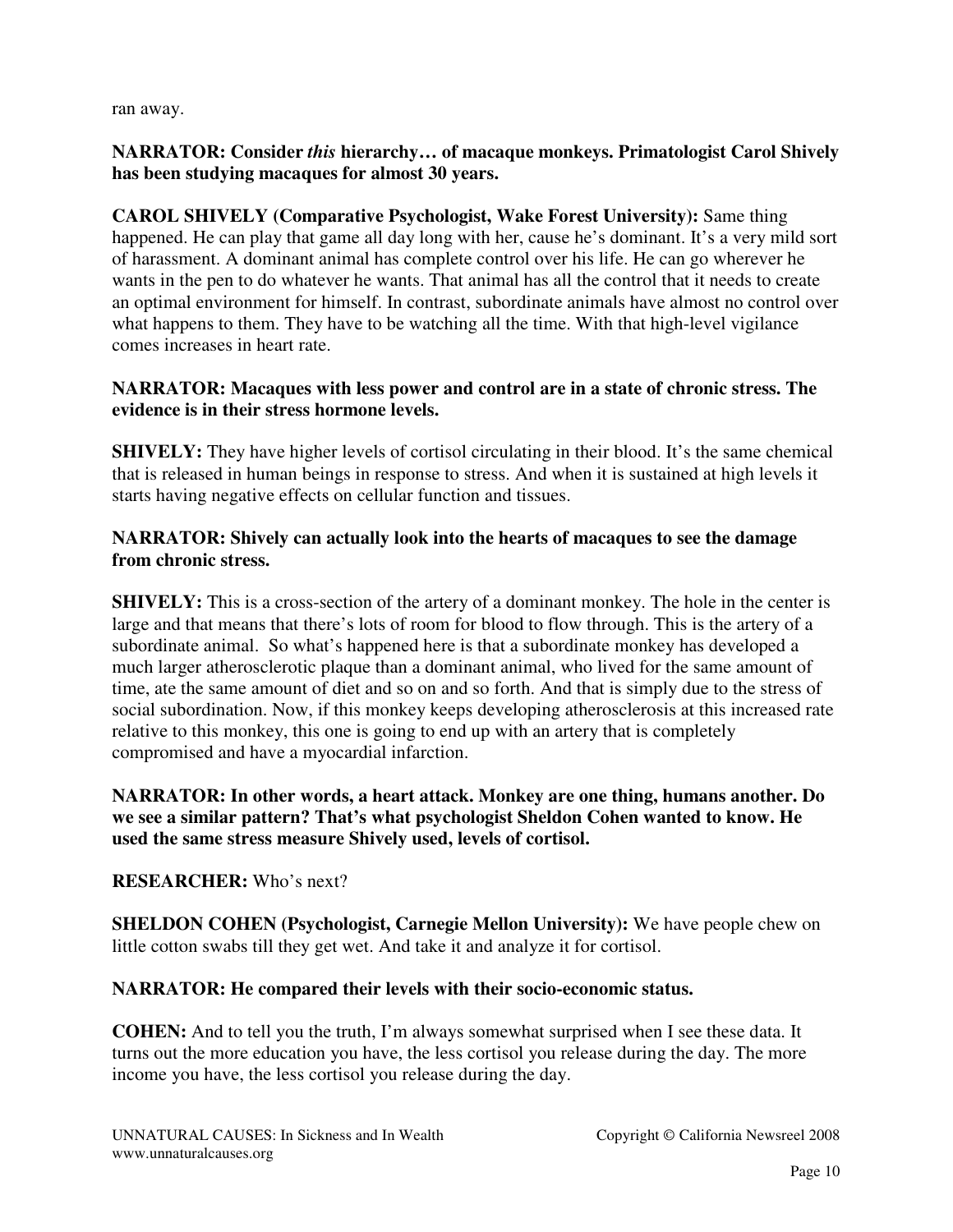## **NARRATOR: Then Cohen wanted to test the effect of stress on our bodies. His focus: our immune system.**

**COHEN:** Basically we brought healthy people in and we exposed them to a virus. We actually do this by putting a drop in their nostrils that has a cold virus in it.

#### **NARRATOR: Cohen's finding? Those with less chronic stress caught fewer colds than those with more stress. While a cold virus may seem minor, it could signal more serious health problems.**

**COHEN:** The cold study is a paradigm we can use that allows us to see how effectively the immune system is operating, which has implications for not only colds and other infectious diseases, but autoimmune diseases and some kinds of cancers.

# **DVD Chapter 10: Demands & Control**

#### **NARRATOR: So… higher status, less stress. Less stress, better immune function.**

**JIM TAYLOR:** You still like this place compared to where you were before?

**NARRATOR: Being a CEO is a high demand job, but Taylor usually has the power, resources and control to manage that pressure. Tondra Young has a high demand job, but less power and control.**

**TONDRA YOUNG:** Sometimes it can get a little stressful, because I have 50-something employees running around on three different shifts in different buildings. Sometimes it can be tough for me, 'cause they might not like the decisions that I've made for the department, but I'm making the best decisions for the department and for patient care.

**COREY'S MANAGER:** Looking good in here…

**COREY ANDERSON:** The control that I have on my job is limited.

#### **NARRATOR: Corey Anderson's job requires him to respond to a lot of demands from above.**

**COREY ANDERSON (on the phone):** Mission complete on the first floor; I want to know what my next project is.

#### **NARRATOR: In one scenario, Corey is first told to clean patient rooms.**

**COREY ANDERSON:** But I got pulled to help out with trash. So I started on the trash and when I pull the trash, I got a page to tell me to go back to the rooms. I was bounced around.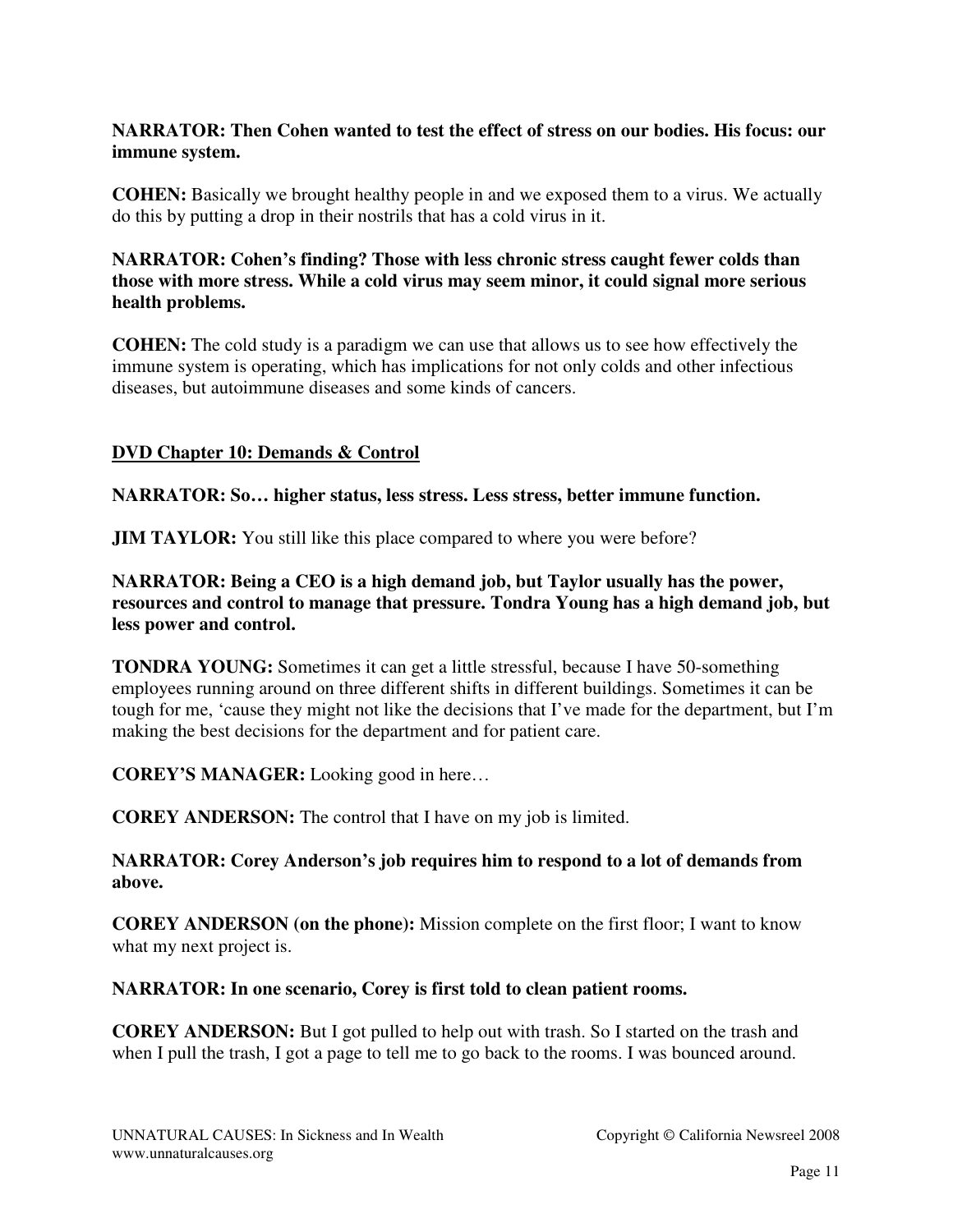**Corey (on the phone):** You want these scrubbed?

#### **NARRATOR: Like Corey, one in every five American men works in a high demand/ low control job. They're more likely to experience high blood pressure at work. And, their blood pressure doesn't fall as much as men with more control – even when they sleep.**

**MICHAEL MARMOT:** It's not only about work. It's about where you are in the hierarchy, and how that relates to the circumstances in which you live, grow up, as well as work.

**COREY ANDERSON:** So this is basically what I call my neighborhood. I don't venture no farther, because I'm not comfortable with venturing back there, and back over that way. A lot of things do occur back in the back. And my wife she knew a cab driver who was murdered back there in the back.

**ANGELIQUE ANDERSON:** Two cab drivers, one got shot in the head. The other one got shot and they dropped him off in his yard. Remember that, Corey? Right over here on Kingston?

**COREY ANDERSON:** I thought he got strangled.

**ANGELIQUE ANDERSON:** Oh yeah, they strangled him. And then they shot another young boy…

**NARRATOR: The accumulation of stressors, or the accumulation of resources to manage them. So much is determined by class.** 

**JIM TAYLOR:** I'm well paid for what I do. I'm fortunate enough to be able to have a choice of where we live. More than half the mornings when I come to work, I have to stop for deer to go by, and that kind of thing is just what happens in this neighborhood. We have the time to exercise, because the lives we live don't require us to try to find a bus that we have to ride for two hours to get to our job.

And on the other end, we don't have huge demands on us when we're not working. Jackie and I talked a lot about healthy choices of eating. Well, that doesn't come for free. We have the ability to get to places, where one can make those choices. We have the time to prepare the meal that we had the money to buy.

#### **NARRATOR: So a certain economic status brings you control over other parts of your life… the kinds of places you can live, the kinds of vacations you can take, or if you can take a vacation.**

**ANGELIQUE ANDERSON:** We went by bus, all the way from here to Miami. (laughs) We got on this party bus. And once we got on that boat, brother… it was over for me!

**COREY ANDERSON:** Throw your hands up…that's how she was.

**ANGELIQUE ANDERSON:** I was like, hallelujah! No kids… (laughs) It was just a break, a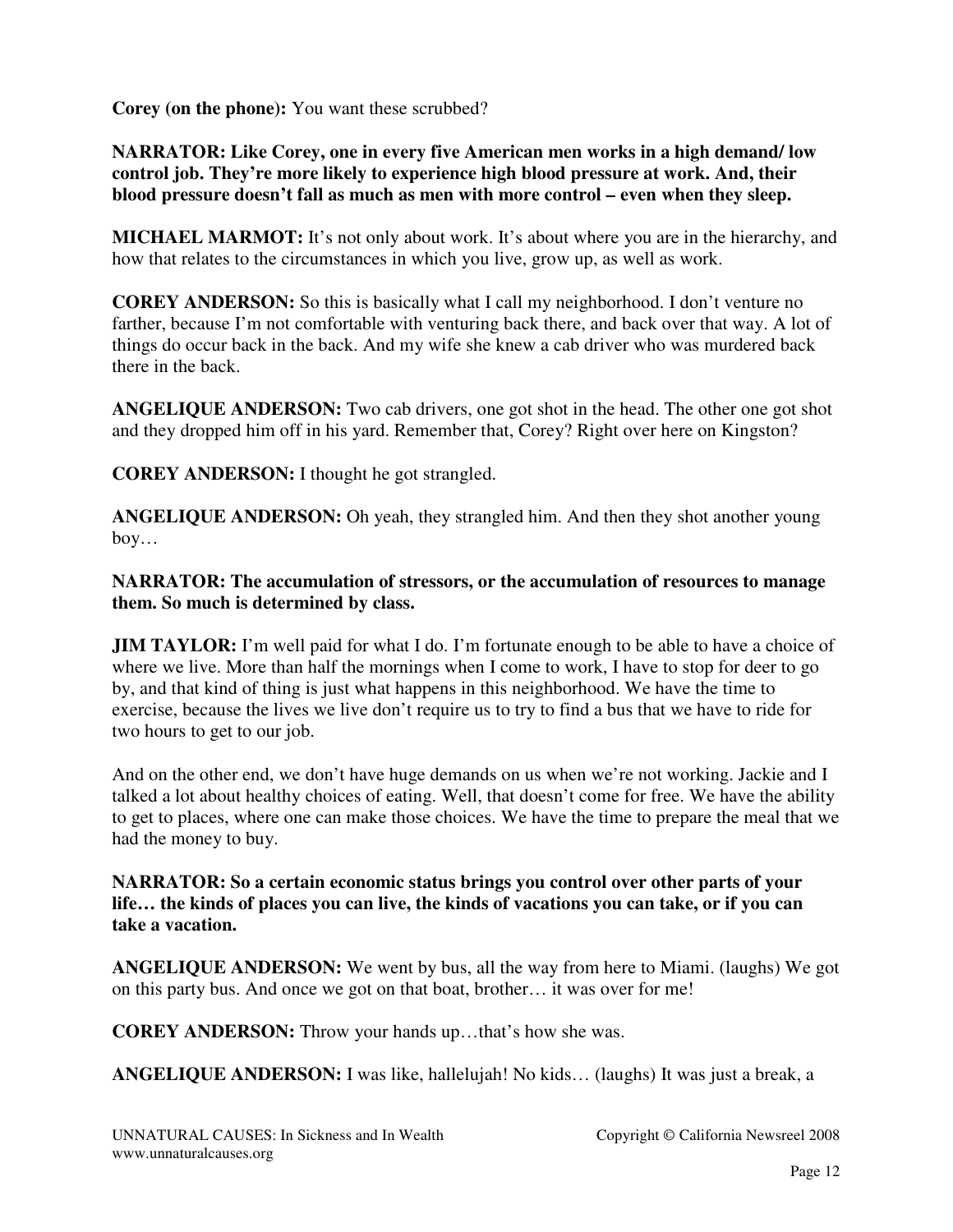piece of… It's just something that we needed. We never get to go nowhere. We're always with the kids or babysitting somebody else's kids…

**MARY TURNER**: Vacation to me is going to the park, sitting by the river and watching the river flow by. That's my vacation, little short things. It's not, there's no family vacations, it doesn't happen.

And my children, I think they're living with whole lot of stress. A whole lot, y'know. And they are, y' know, kind of at a loss for doing anything about it. I mean, they're young; what can they do? They don't like being by themselves on the streets. They don't like to walk by themselves; they want somebody with them. That's why you see them going two or three. That happens a lot around here.

# **DVD Chapter 10: Children & Poverty**

**NARRATOR: Contrary to some stereotypes, most of the poor in America are white. Mary grew up poor. Her children join the 21% of all American children who live in poverty. The unremitting stress of childhood poverty can have lifelong health consequences.**

**JACK P. SHONKOFF (Pediatrician, Harvard Center on the Developing Child):** Just the burden of day after day not knowing whether there's going to be food on the table or not knowing whether you're going to have a roof over your head, is actually toxic to the brain. And the reason for that is because when the stress hormone levels go up, if it stays up for days and weeks on end, those hormone levels literally interfere with the development of brain circuitry, they interfere with the development of the connections in the brain.

So we begin to see in children who experience toxic stress long-term impacts of what's basically been chemically damaging to their brains. The concept here is the pile-up of risk, the cumulative burden of having things that are increasing your chances of having problems, as opposed to the cumulative protection of having things in your life that increase the likelihood that you can have better outcomes.

# **NARRATOR: Economic security may offer some of those cumulative health benefits. In another cold virus study, Cohen used a familiar proxy for that security: home ownership.**

**SHELDON COHEN:** We asked people if their parents own their own home. Does whether or not their parents owned their own home when they were a kid predict whether they'd get a cold when you're an adult? We now take them as an adult, we expose them to a virus - it turns out it's a great predictor, and it's a graded predictor. That is, the more years their parents owned a home, the less likely they'd be to get a cold when we expose them to a virus.

**SHONKOFF:** All of it really comes down to whether you're building a strong or weak foundation in early childhood. When you pile up risk factors it ends up being translated into a weaker foundation, a brain that's been subjected to more disruption, an immune system that's been more threatened.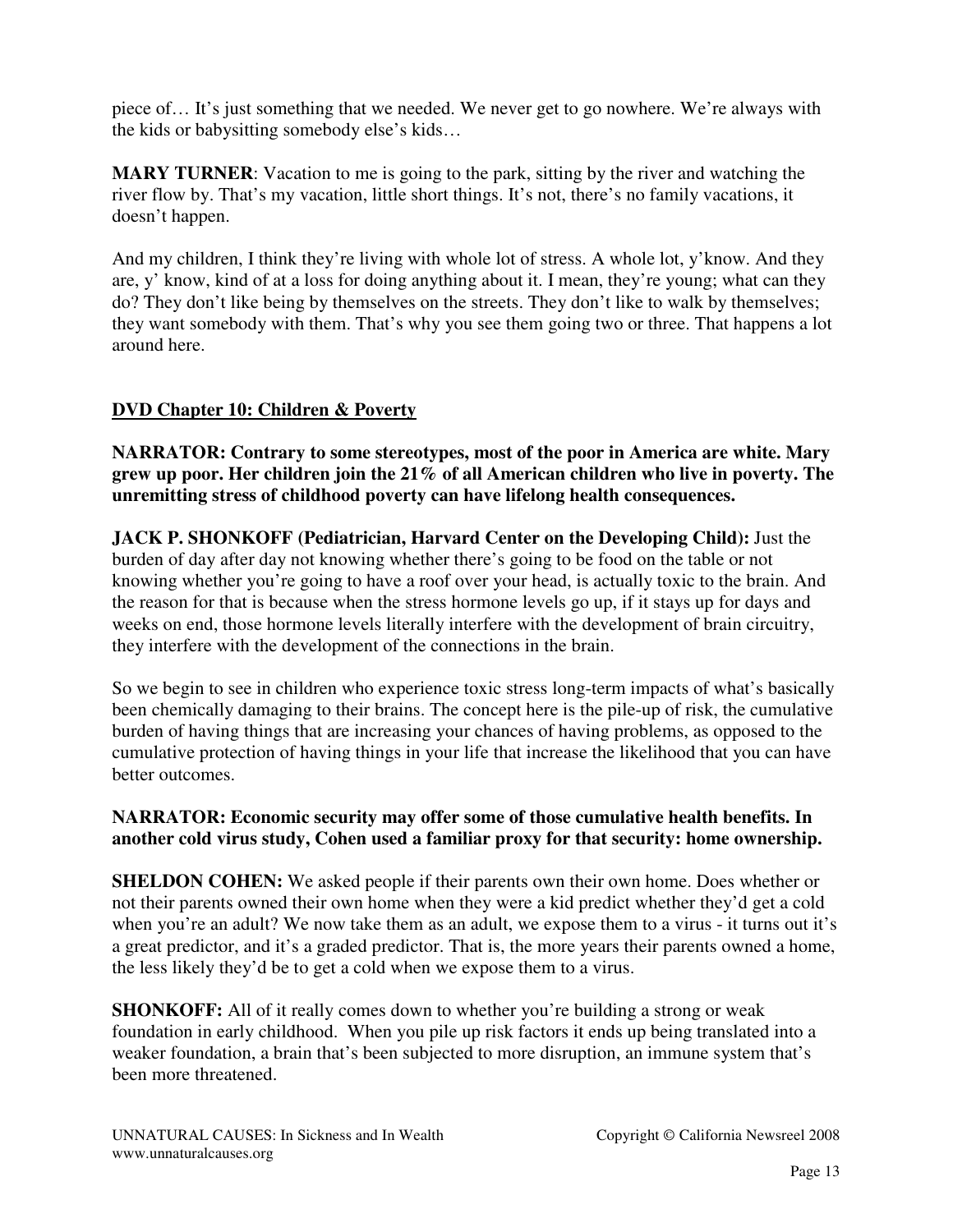# **DVD Chapter 11: Racism's Impact**

#### **NARRATOR: And poor or not, if you're not white, the prognosis can be worse.**

**ADEWALE TROUTMAN:** I'm clear that on the social gradient, that line that we talked about earlier, that I'm on the top of that line. I'm highly educated. I have a medical degree. I have several other degrees. I make good money. I live in a good neighborhood. But I know that according to the research, if you're an African American, no matter what your social status, your socioeconomic status, your health outcomes are going to be worse than your white counterpart.

#### **NARRATOR: African Americans die earlier and have higher rates than whites of many chronic diseases** *across* **the social gradient.**

**S. LEONARD SYME:** Why should there be an elevated risk of disease in African Americans of higher social class? Bad genetics... Not true. When you look at other countries where the discrimination is not as prevalent you don't find those kinds of rates. So something's happening.

**TROUTMAN:** As a physician, I've been followed around the store. When I go in to buy something, I've been looked at askance. I've seen a woman grab her purse when I come into the elevator. And for goodness sake's - I'm Dr. Troutman! You know, why… This shouldn't happen to me, but it does.

**SYME:** The whole idea of vigilance and the burden that it takes to be constantly on guard over time, really does change biological markers and make people vulnerable to getting sick.

**NARRATOR: Racial discrimination can be an added stressor, linked with high blood pressure, increased rates of infant death, coronary artery disease… Troutman knows what this can lead to. He authored a cornerstone study with former Surgeon General David Satcher on excess death among African Americans.** 

**TROUTMAN:** It was a national study and we found over 83,000 excess deaths per year in the African American community alone.

#### **NARRATOR: 83,000 excess deaths each year. That's the equivalent of a major airliner filled with Black passengers falling out of the sky every single day, every year.**

**MARMOT:** If these inequalities in health, this gradient in health, was a fixed property of society and never changed, then you'd say, "We're stuck." But that's not the case. The magnitude of the inequalities in health changes over time. It can get rapidly worse, and if it can get rapidly worse, it ought to be possible to make it rapidly better.

# **NARRATOR: Reducing health inequality is not impossible. As a society, we've done it before.**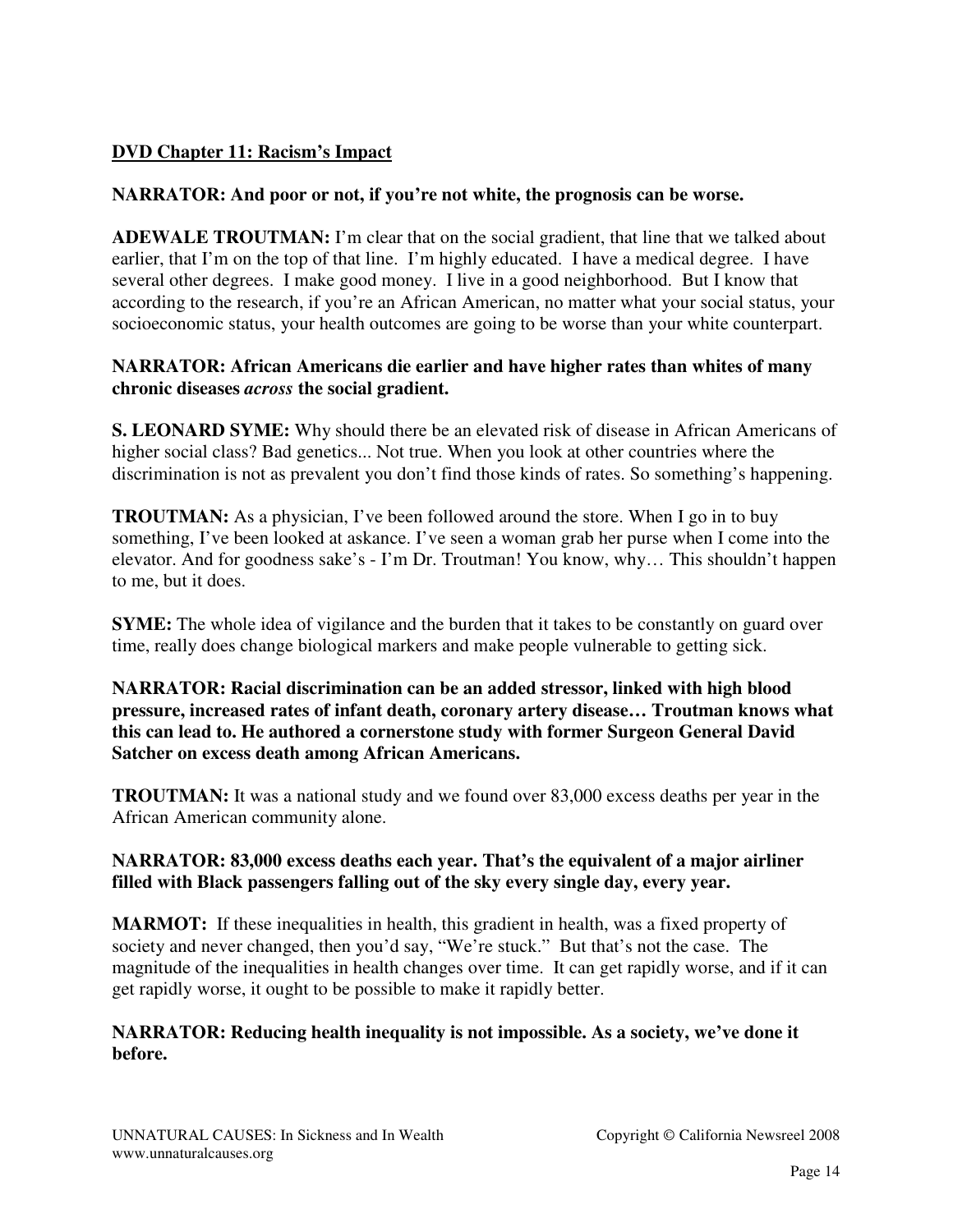#### **DVD Chapter 12: Social Reforms**

**NARRATOR: A century ago, the average American lived only about 48 years. As living conditions and medical care improved, we began living longer. Those improvements reached more Americans through social reforms – like universal education, better sanitation, the 8-hour workday, even a controversial tax on personal income.** 

**ARCHIVAL PRESIDENT ROOSEVELT:** This social security measure…

**NARRATOR: The 1930s. An array of new social programs prevented an economic crisis from becoming an even worse health crisis.**

**ARCHIVAL PRESIDENT ROOSEVELT:** …to increased services for the protection of children and the prevention of ill health.

**NARRATOR: Returning World War II veterans got the GI Bill. It offered homes and education and, eventually, the kind of wealth that sets health on an upward trajectory. Still, most African Americans were excluded.** 

**The 1950's. The middle class was growing. Income inequality was declining. Prosperity and medical advances extended our lives even longer.**

**NICHOLAS CHRISTAKIS:** But the vast majority of improvements in health in our society over the last century have had very little to do with medical innovation. What really counts is other kinds of things we can do, and those other kinds of things tend to be non-medical things. Like, thinking about the distribution of wealth in our society, or providing public health infrastructure, or better education for people, better housing – all of those things which aren't medical phenomena. It's all those that are really material for public health.

**SPEAKER AT CIVIL RIGHTS MARCH:** Black and white together…

**NARRATOR: In the 1960's, civil rights laws, anti-poverty programs, Medicare, Medicaid… all brought the benefits of prosperity to those who hadn't yet shared in it.**

# **DVD Chapter 13: Wealth Gap**

**DAVID WILLIAMS:** During the 1960s to early '70s, the black-white gap in income narrowed and the black-white gap on multiple indicators of health also narrowed. What this says very eloquently is that economic policy is a health policy. And when we improve economic circumstances and narrow the economic gap we improve the health.

**CHRISTAKIS:** So we can potentially intervene or potentially see a world in which while we do not eliminate hierarchy, we constrain the way in which hierarchy affects human beings. So it's not just that the people at the top can afford those things and get them, and those at the bottom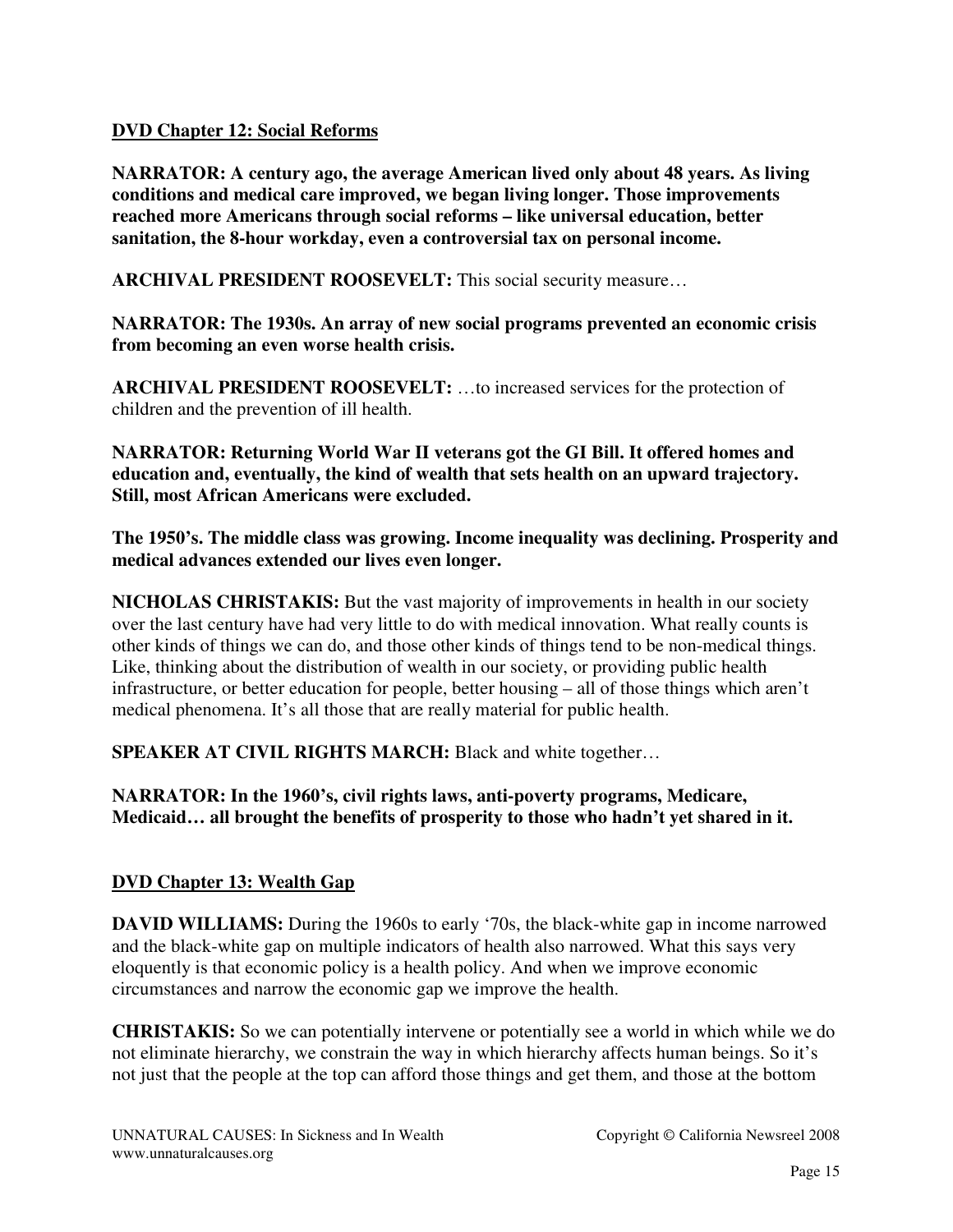that can't do not, if we provide them to all, we still have some hierarchy, but now we've kind of reduced the disparities.

#### **NARRATOR: But since the 1980's, we've gone in the opposite direction.**

**MAN IN 1980'S UNEMPLOYMENT LINE:** I used to work for these people, now I gotta stand in line to get a box of cheese.

**1980'S MAN #2:** Waiting for the Reagon trickle-down, and it's not trickling.

**NARRATOR: In the midst of a recession, government slashed social programs, deregulated industry, reduced taxes for the wealthy… with consequences that remain with us today.**

**WARREN BUFFETT (at Senate Finance Committee Hearing, Nov. 14, 2007):** In a country that prides itself on equality of opportunity, it is becoming anything but that as the gap between the super rich and the middle widens in dramatic fashion.

#### **NARRATOR: Warren Buffett, the world's third richest man…**

**WARREN BUFFETT:** Here are a few figures on the Forbes 400. Other people save their Playboy magazines; I save the Forbes 400 magazine. Twenty years ago, the total wealth of the list was then \$220 billion. Now it's \$1.54 trillion, exactly a seven for one increase. Tax law changes have benefited this group, including me, in a huge way.

#### **NARRATOR: Wealth inequality reached a record low in 1976. Since then it has soared. Today, we are far and away the most unequal of the world's rich democracies.**

**WARREN BUFFETT:** During that same period, the average American went exactly nowhere on the economic front. He's been on a treadmill while the super rich have been on a spaceship.

**WILLIAMS:** The poor are getting poorer and the middle class is getting squeezed. With what we know in terms of health, that suggests that we will have even more health problems in the future.

#### **NARRATOR: That's because here, health depends largely on our individual assets and resources.**

**TONY ITON:** In America, it's the strongest relationship you'll find anywhere, that wealth pretty much equals health. And that's true for me as it is true for you know the poorest person in the quote-unquote inner city, and people living in the suburbs.

# **DVD Chapter 14: Other Countries**

#### **NARRATOR: The wealth-health gradient is not as steep in most other industrialized**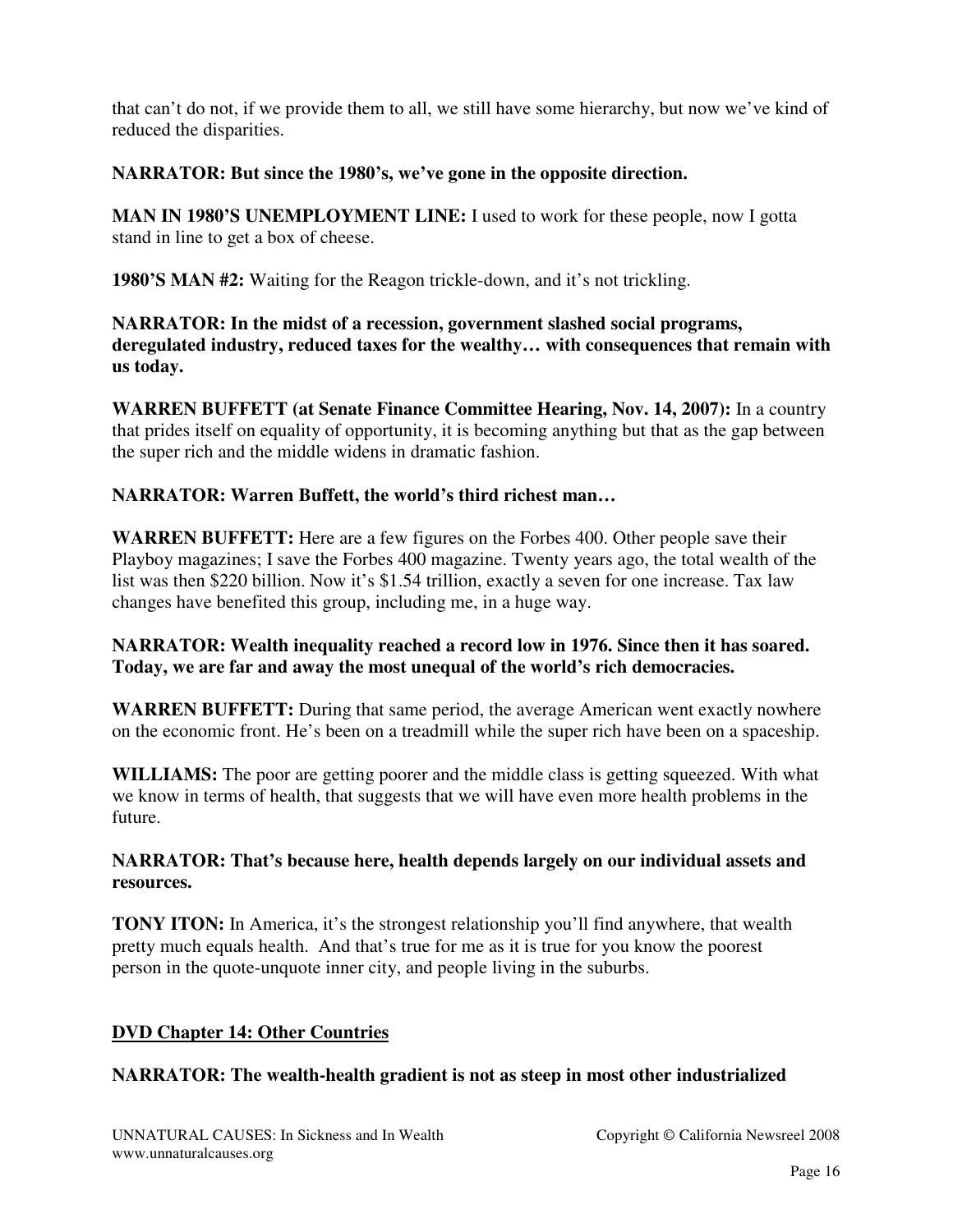**nations. Many use their resources to ensure that more of their citizens have the freedom to lead flourishing healthy lives. All guarantee universal health care coverage, mandate at least four weeks of paid vacation. France's minimum wage has been twice as much as ours. Ireland provides free college education. Sweden's family policies reduce child poverty to a mere 4.2% compared to our 21%.** 

**JACK SHONKOFF:** It's tragic actually that we are the richest country in the world and that we are far behind many other countries in terms of how we use our resources to make life better for families with young children, and thereby invest in our future.

**ITON:** Those countries have found ways to break the tight linkage between income and wealth and health. And they invest in better education systems, housing support, childcare, access to recreation. They subsidize through tax policy, mechanisms that break that strong relationship. Those countries where wealth is more equitably distributed are healthier.

# **DVD Chapter 15: Community Initiatives**

#### **NARRATOR: Here in the U.S., many communities are taking health matters into their own hands.**

**ADAWALE TROUTMAN:** I'm glad you're here. I'm excited that you're here because this is the mosaic of people, partnerships, organizations, agencies that we need to come together to make this a reality.

#### **NARRATOR: In Louisville, the city's new Health Equity Center trains citizens to take political action and design policies that address the health needs of their community.**

**TROUTMAN:** It's not enough to talk about individual behavior and feel that if we could just get people to exercise more and eat more fruits and vegetables everything would be all right. That is not the case. The bigger issues are the social conditions that drive the ultimate health status of populations.

#### **NARRATOR: In Seattle, Washington, community activists target unhealthy housing – and the asthma that keeps many from leading productive lives.**

**TIM TAKARO:** The air is inside the home is actually healthier than the air outside.

**TROUTMAN:** Part of good public health is empowering communities. And I don't think we should shy away from that. And empowering communities means creating those conditions where people become empowered and make the changes they need to control their lives. Power is a public health issue.

**TERROL DEW JOHNSON:** And here's my grandpa. He died of diabetes, diabetes and the complications of diabetes…